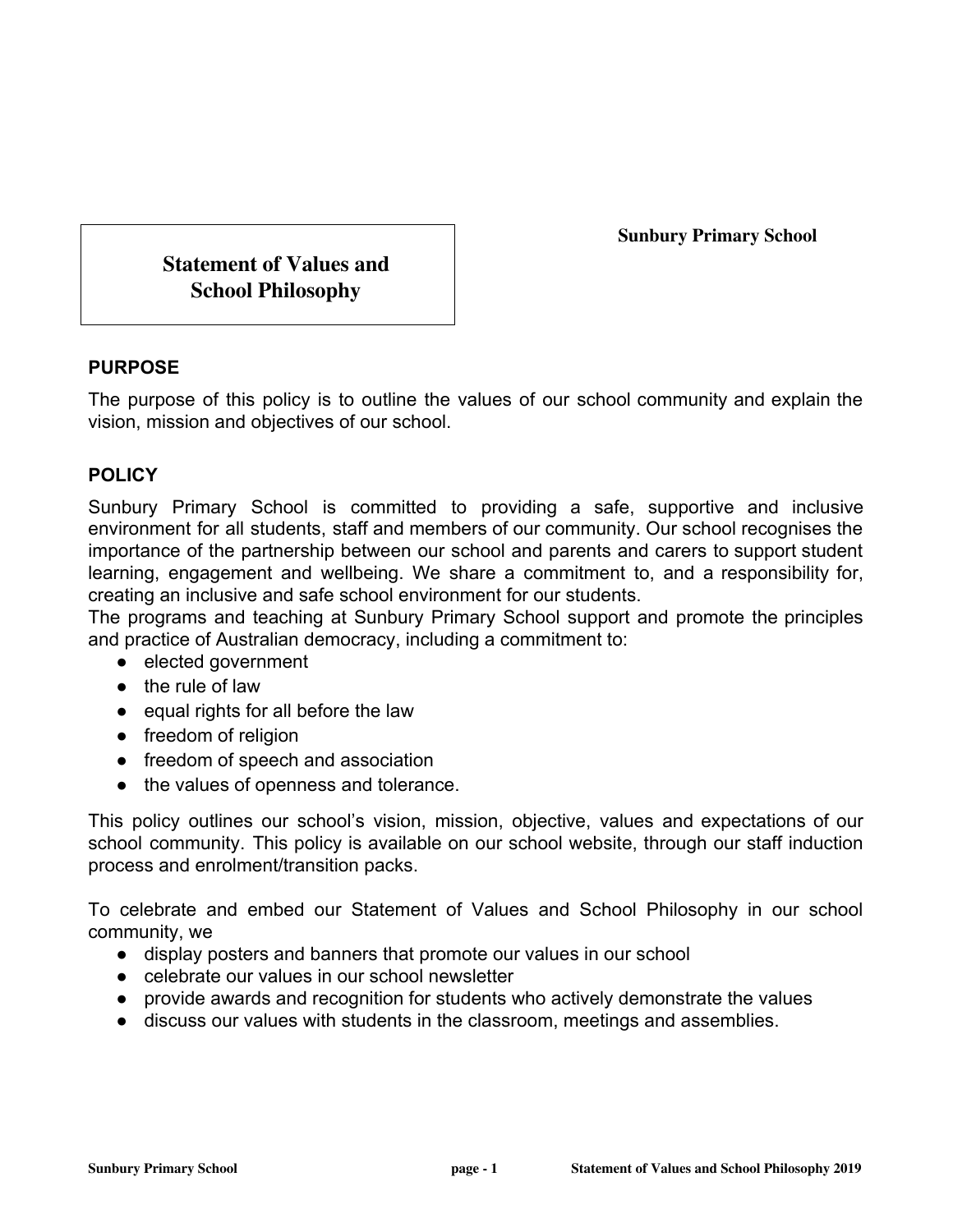## **VISION**

Sunbury Primary School's vision is to foster a community of learners who are confident, creative and challenged to achieve their full potential, in order to become active, engaged and responsible citizens.

#### **MISSION**

At Sunbury Primary School, all students are empowered to learn and achieve, engaging in collaborative learning opportunities that foster curiosity, creativity and critical thinking. Students actively seek out challenges and view obstacles as opportunities to learn and grow in the pursuit of personal excellence. Our students experience a strong sense of connectedness with self, others and our communities, contributing to shaping the world around them.

### **VALUES**

Sunbury Primary School's values are as follows:

- Be Curious
- Be Courageous
- Be Mindful
- Act with Integrity

### **BEHAVIOURAL EXPECTATIONS**

Sunbury Primary School acknowledges that the behaviour of staff, parents, carers and students has an impact on our school community and culture. We acknowledge a shared responsibility to create a positive learning environment for the children and young people at our school.

As principals and school leaders, we will:

- model positive behaviour and effective leadership
- communicate politely and respectfully with all members of the school community
- work collaboratively to create a school environment where respectful and safe behaviour is expected of everyone
- behave in a manner consistent with the standards of our profession and meet core responsibilities to provide safe and inclusive environments
- plan, implement and review our work to ensure the care, safety, security and general wellbeing of all students at school
- identify and support students who are or may be at risk
- do our best to ensure every child achieves their personal and learning potential
- work with parents to understand their child's needs and, where necessary, adapt the learning environment accordingly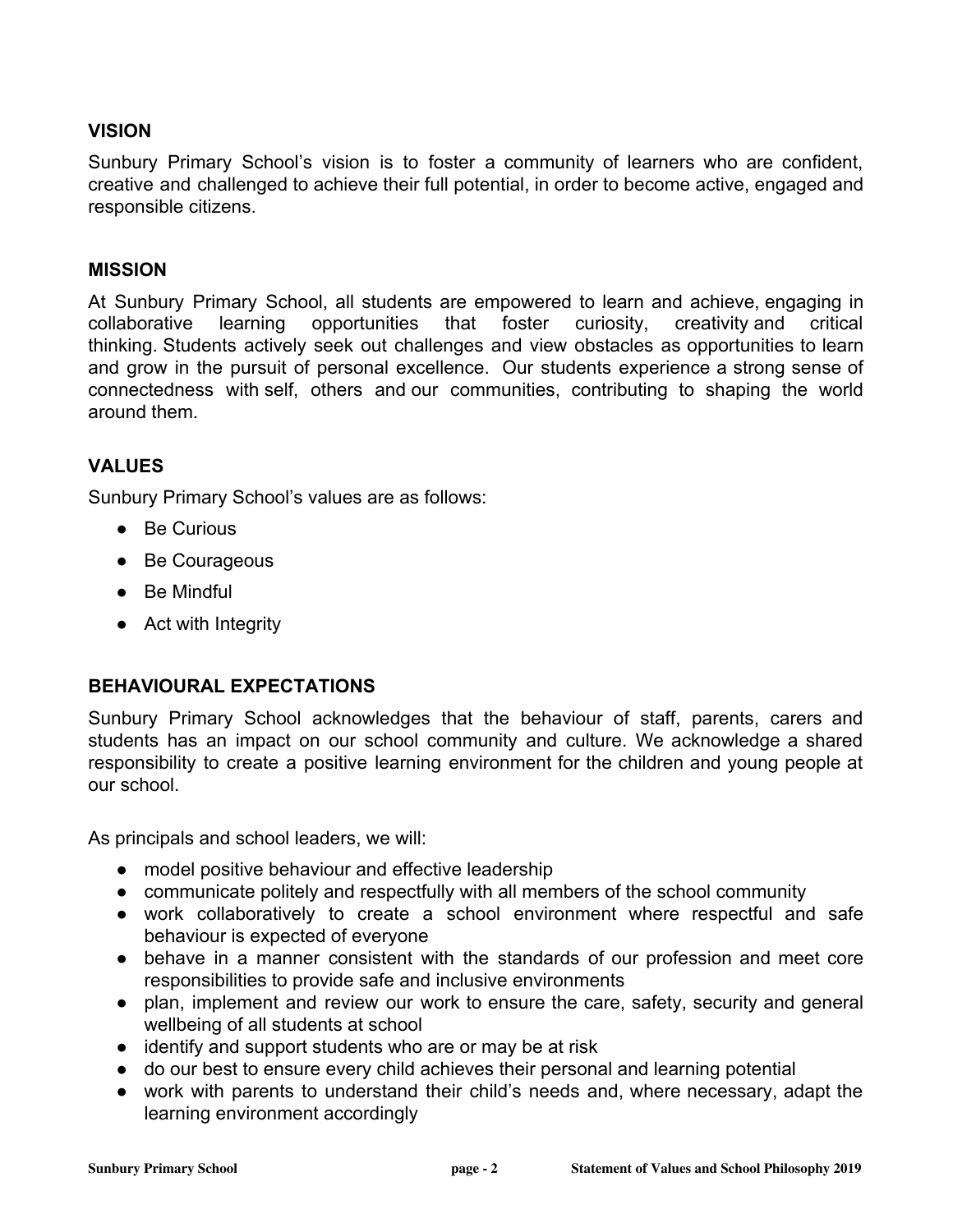- respond appropriately when safe and inclusive behaviour is not demonstrated and implement appropriate interventions and sanctions when required
- inform parents of the school's communication and complaints procedures
- ask any person who is acting in an offensive, intimidating or otherwise inappropriate way to leave the school grounds.

As teachers and non-teaching school staff, we will:

- model positive behaviour to students consistent with the standards of our profession
- communicate politely and respectfully with all members of the school community
- proactively engage with parents about student outcomes
- work with parents to understand the needs of each student and, where necessary, adapt the learning environment accordingly
- work collaboratively with parents to improve learning and wellbeing outcomes for students with additional needs
- communicate with the principal and school leaders in the event we anticipate or face any tension or challenging behaviours from parents
- treat all members of the school community with respect.

As parents and carers, we will:

- model positive behaviour to our child
- communicate politely and respectfully with all members of the school community
- ensure our child attends school on time, every day the school is open for instruction
- take an interest in our child's school and learning
- work with the school to achieve the best outcomes for our child
- communicate constructively with the school and use expected processes and protocols when raising concerns
- support school staff to maintain a safe learning environment for all students
- follow the school's processes for communication with staff and making complaints
- treat all school leaders, staff, students, and other members of the school community with respect.

As students, we will:

- model positive behaviour to other students
- communicate politely and respectfully with all members of the school community.
- comply with and model school values
- behave in a safe and responsible manner
- respect ourselves, other members of the school community and the school environment.
- actively participate in school
- not disrupt the learning of others and make the most of our educational opportunities.

As community members, we will:

- model positive behaviour to the school community
- treat other members of the school community with respect
- support school staff to maintain a safe and inclusive learning environment for all students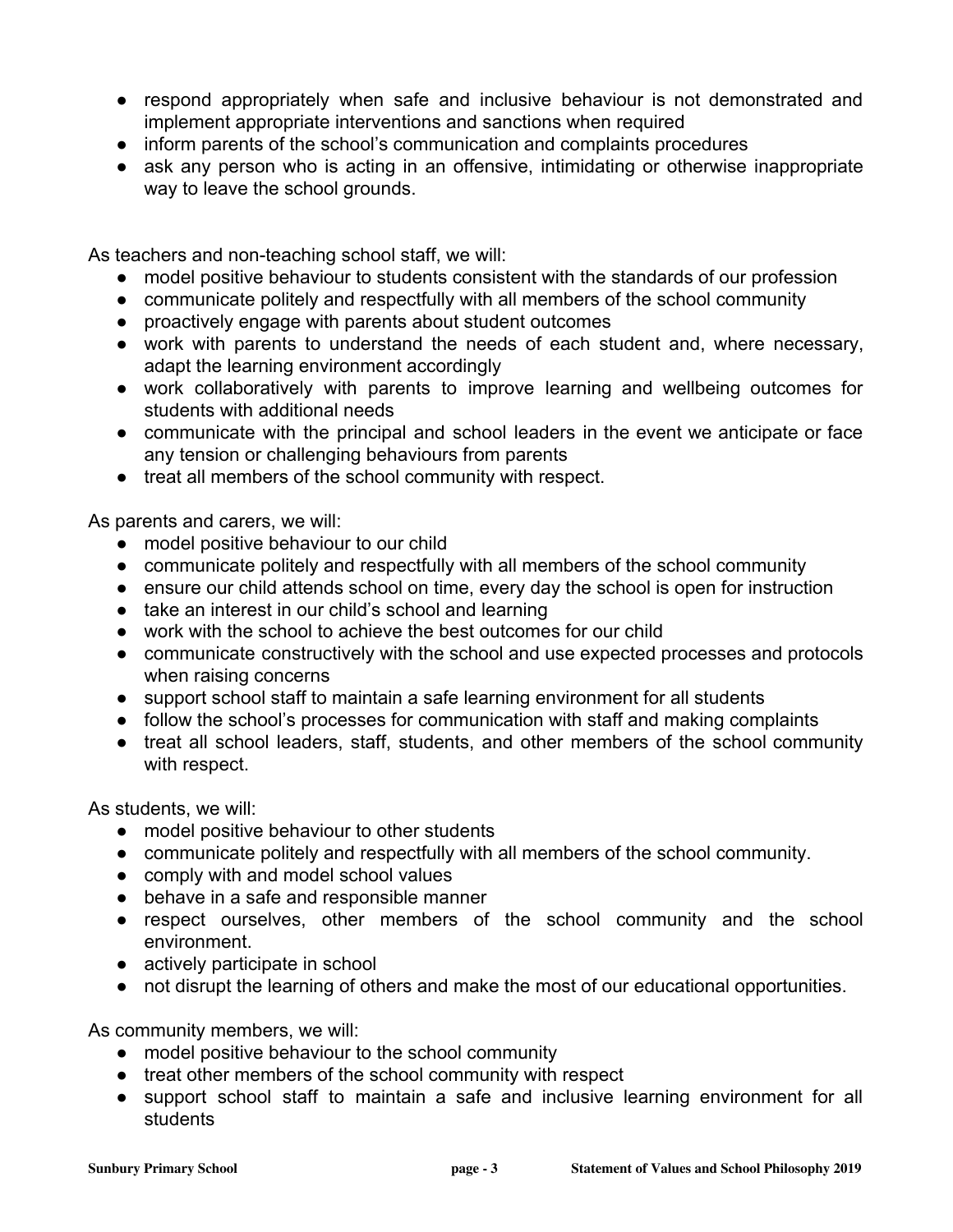● utilise the school's processes for communication with staff and submitting complaints.

## **UNREASONABLE BEHAVIOURS**

Schools are not public places, and the Principal has the right to permit or deny entry to school grounds (for more information, see our *Visitors Policy*).

Unreasonable behaviour that is demonstrated by school staff, parents, carers, students or members of our school community will not be tolerated at school, or during school activities.

Unreasonable behaviour includes:

- speaking or behaving in a rude, manipulative, aggressive or threatening way, either in person, via electronic communication or social media, or over the telephone
- the use or threat of violence of any kind, including physically intimidating behaviour such as aggressive hand gestures or invading another person's personal space
- sending demanding, rude, confronting or threatening letters, emails or text messages
- sexist, racist, homophobic, transphobic or derogatory comments
- the use of social media or public forums to make inappropriate or threatening remarks about the school, staff or students.

Harassment, bullying, violence, aggression, threatening behaviour and unlawful discrimination are unacceptable and will not be tolerated at our school.

Unreasonable behaviour and/or failure to uphold the principles of this *Statement of Values and School Philosophy* may lead to further investigation and the implementation of appropriate consequences by the school Principal.

At the Principal's discretion, unreasonable behaviour may be managed by:

- requesting that the parties attend a mediation or counselling sessions
- implementing specific communication protocols
- written warnings
- conditions of entry to school grounds or school activities
- exclusion from school grounds or attendance at school activities
- reports to Victoria Police
- legal action

Inappropriate student behaviour will be managed in according with our school's Student Wellbeing and Engagement Policy and Bullying Prevention Policy.

Our *Statement of Values and School Philosophy* ensures that everyone in our school community will be treated with fairness and respect. In turn, we will strive to create a school that is inclusive and safe, where everyone is empowered to participate and learn.

## **FURTHER INFORMATION AND RESOURCES**

Student Wellbeing and Engagement, Visitors Policy, Code of Conduct, Bullying Policy